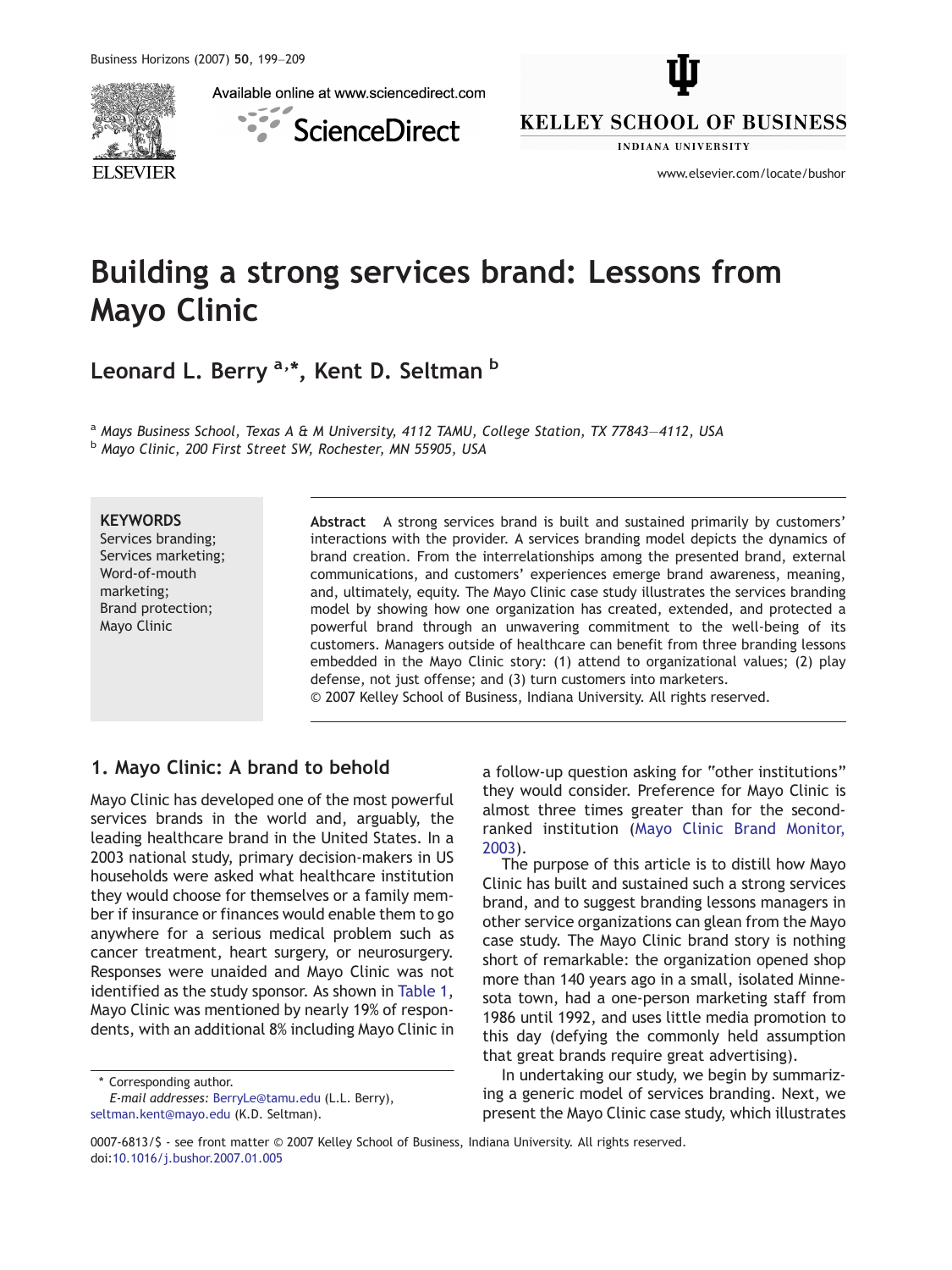<span id="page-1-0"></span>

the model. Finally, we conclude with a discussion of the lessons Mayo Clinic teaches us about services branding.

### 2. Customer experience creates the brand

A services brand is essentially a promise about the nature of a future experience with an organization or individual service provider. Fig. 1, based on [Berry](#page--1-0) [\(2000\)](#page--1-0), presents the relationships among the principal components of a services organization brand. The bold lines indicate primary influence and the dotted lines, secondary influence.

The presented brand is the organization-controlled communication of a desired brand image. Advertising, brand name, logo, websites, employee uniforms, and facilities design are among the vehicles used to disseminate the desired branding message. Brand presentation directly impacts brand awareness, which is a customer's ability to recognize and recall a brand. It also impacts brand meaning, as discussed below.

External brand communication is the organization-influenced communication about the brand. Publicity and word-of-mouth communication (increasingly conveyed via the Internet through blogs, message boards, and personal websites) are its main forms. These communications can impact both brand awareness and meaning but not necessarily in the desired manner, given the independent sources of the information. Customers

tend to be eager recipients of unbiased information about a service, given its intangible core and the inherent challenge of evaluating it prior to purchase. There are no tires to kick when buying a service. The more consequential, complex, and variable the service, the more interested prospective customers are likely to be in the opinions of customers who have experienced it ([Berry & Para](#page--1-0)[suraman, 1991\)](#page--1-0). Conceptually, word-of-mouth and publicity should have less influence than an organization's controlled communications, which often will reach a wider audience and are developed to strengthen the brand. However, specific developments, such as a major news story about a company, may transform the services branding model's dotted lines (secondary influence) to bold (primary influence).



Figure 1 A services branding model.